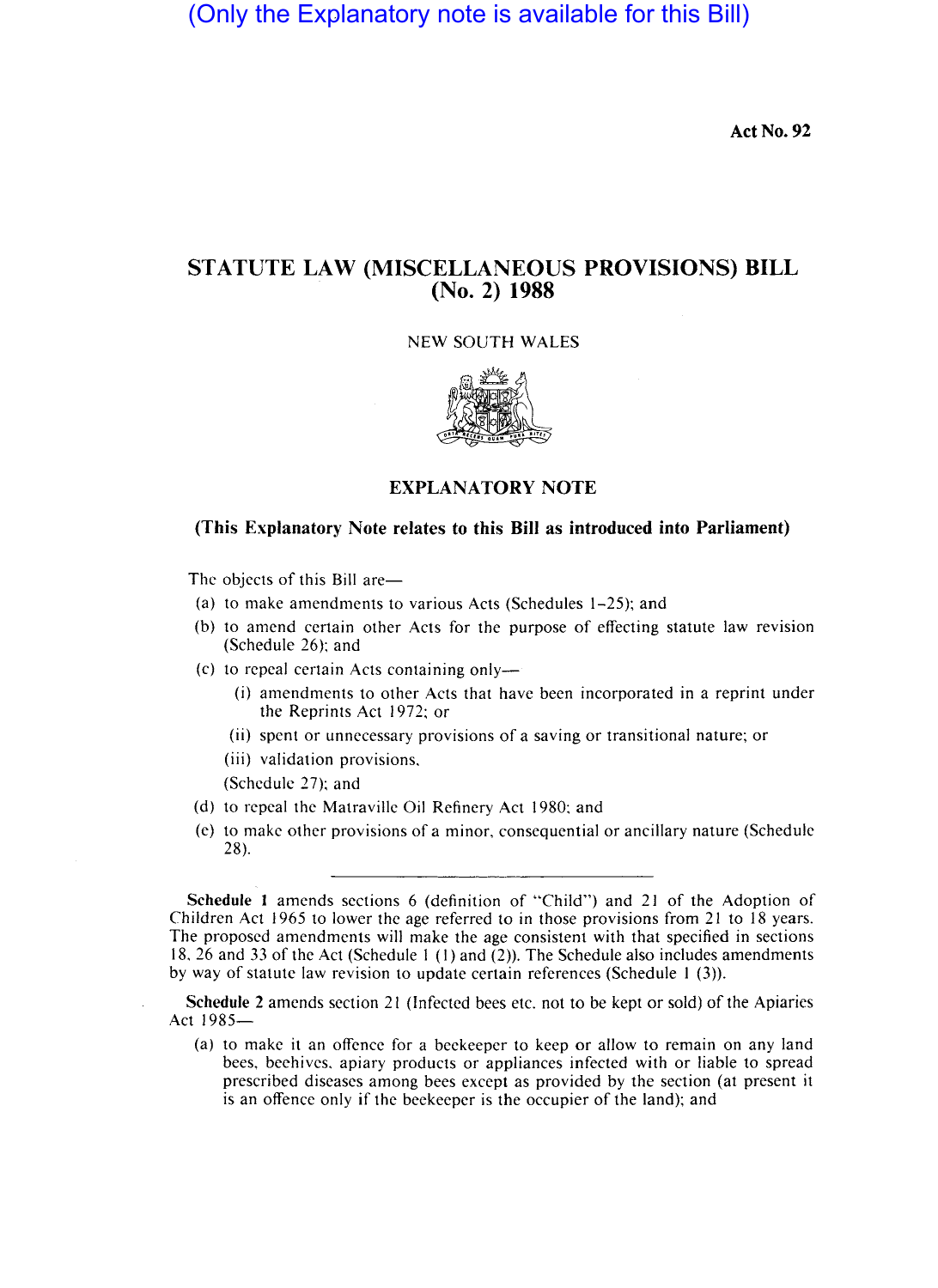*Statute Law (Miscelldneous Provisiom) (No.* 2) 1988

(b) to require beekeepers to follbw directions given by inspectors (instead of prescribed procedures) in relation to the treatment or eradication of such diseases in bees, beehives, apiary products and appliances and the sale and disposal of infected bees, beehives, apiary products and appliances.

**Schedule** 3 amends the Children (Care and Protection) Act 1987-

- (a) to recast the definition of "abuse" in section  $3(1)$  of the Act in a clearer form (Schedule  $3(1)(a)$ ); and
- (b) to make the definitions of "maintenance" and "proprietor" in section  $3(1)$  of the Act consistent with definitions of those terms in the Disability Services and Guardianship Act 1987 (Schedule 3  $(1)$  (b) and (d)); and
- (c) to enable the terms "non-Government children's home" and "non-Government organisation" to be given their ordinary meaning instead of being defined (at present the terms are described in a manner that requires corporations, societies, associations or other bodies or persons to be declared by order to be non-Government organisations) (Schedule  $3(1)(c)$  and (e)); and
- (d) to make it clear that section 20 (Ordinary medical and dental treatment) of the Act applies to children under the age of 16 years who have been placed in the care of a person by, or with the written approval of, the Minister or the Director-General (Schedule 3 (2)); and
- $(e)$  to modify the requirement that the licensed manager of a licensed residential child care centre forward notice of the death of a child at the centre to a member of the police force at the police station nearest the centre so that notice is simply required to be given to a member of the police force without limitation as to locality (Schedule 3 (3)); and
- (f) to make it clear that proceedings on a care application commence when the care application is made (Schedule  $3$  (4)); and
- (g) to make it clear that the Director-General may exercise the powers relating to the care of children pending cane proceedings described in section 62 (3) of the Act where a child is placed in the care of the Director-General under section 77 of the Act (Schedule  $3(5)(a)$ ); and
- (h) to make it clear that a child placed in the care of the Director-General may be discharged from care or kept in care under section  $62$  (3) of the Act until the commencement of the hearing of the care application in respect of the child (Schedule 3 $(5)$  (b)); and
- (i) to make it clear that, in proceedings under Part 5 of the Act, the power of the Children's Court to consider certain statements, documents, information or matters is limited by section  $24A$  (Taped recordings of interviews with certain child crime victims) (Schedule  $3(6)(a)$ ); and
- Ul to change certain titles as a consequence of the enactment of the Children's Court (Amendment) Act 1987 (Schedule 3 (6) (b) and (c)); and
- (k) to correct an omission from section 84 (2) by providing that, if it is proved that a child placed in the custody of a person by an order made under section 72 (1) (c) (ii) has ceased (without lawful authority) to be in that person's care, the Children's Court may vary or rescind the order and make certain other orders (Schedule  $3(7)$ ); and
- (I) to apply to proceedings under Part 5 of the Act the provisions of the Justices Act 1902 relating to the production bf documents by persons summoned to appear as witnesses (Schedule  $3(8)$ ); and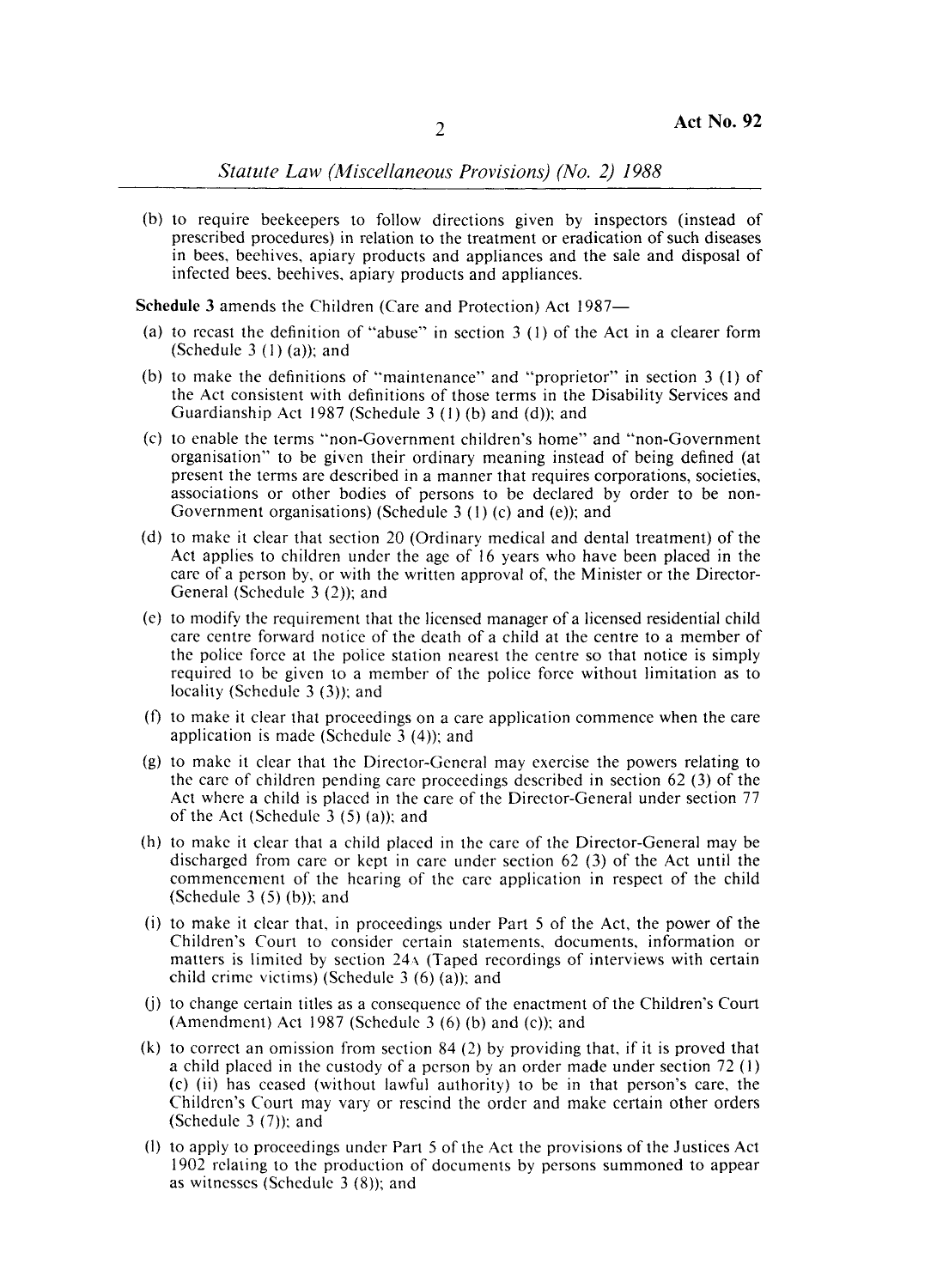- (m) to enable an authorised justice to issue a search warrant under section 116 of the Act authorising an officer or member of the police force to observe and converse with any person apparently residing at the premises concerned (a similar power is contained in section 102 (2) (c) of the Disability Services and Guardianship Act 1987) (Schedule 3 (9)); and
- (n) to enable the Minister to consent to a person other than the proprietor of the premises concerned making an application for a licence for a child care service or residential child care centre (the Minister has this power under clause I of Schedule 2 to the Disability Services and Guardianship Act 1987) (Schedule 3  $(10)$ .

Schedule 4 amends the Disability Services and Guardianship Act 1987-

- (a) to enable the President and Deputy President of the Guardianship Board to be appointed and remunerated on a full-time basis (Schedule 4  $(1)$  and  $(2)$  (a)); and
- (b) to preserve the existing superannuation rights of a person appointed as a fulltime President or Deputy President in certain defined circumstances (Schedule 4 $(2)$  $(b)$ ).

Schedule 5 amends section 21F of the Electricity Act 1945 to limit the powers of authorised persons in relation to the prohibition of the sale of unsafe electrical articles. At present an authorised person may prohibit the sale of all electrical articles of a class in the custody, control or possession of a person. The proposed amendment will enable the authorised person to prohibit the sale of all electrical articles of a type rather than a class (for the purposes of the relevant Part of the Act electrical articles of a type are all electrical articles of the same design constructed to identical specifications) (Schedule 5 (2)). The Schedule also includes an amendment by way of statute law revision to omit section 19c (4) of the Act which is superfluous as a consequence of the substitution of section 19c (I) of the Act by the Electricity Development (Amendment) Act 1987  $(Schedule 5 (1)).$ 

Schedule 6 amends the Energy Administration Act 1987 to make it clear that regulations may be made to prescribe fees payable (such as those to accompany applications for registration of a label for an appliance) in relation to the labelling of appliances that consume energy.

Schedule 7 amends section 44 of the Fair Trading Act 1987 by including in it an express prohibition on false representations as to the value of goods and services. The amendment will ensure that the section is uniform with section 53 of the Trade Practices Act 1974 of the Commonwealth. The existing provision prohibits, among other things, false representations that goods or services are of a particular standard, quality or grade. The Commonwealth provision was recently clarified by including such a prohibition. In *Ducret v. Chaudhary's Oriental Carpet Palace Pty. Ltd.* (1987) ATPR 40-804, Ryan J. stated that "Notwithstanding the differences in width between 'quality' and 'standard' as used in sec. 53 (a), I consider that a representation as to each of them in respect of goods is capable of being made by attributing to the goods a value expressed as an amount of money. Whether such an attribution constitutes a representation of that kind is a matter of fact to be determined on the evidence in each case." (At p. 48,762).

Schedule 8 amends the Fertilizers Act 1985 to facilitate the administration of the Act by enabling the form of certificates of identification issued to inspectors to be approved by the Director-General rather than prescribed by regulation.

Schedule 9 amends the Forestry Act 1916-

(a) to increase the maximum penalty under section 29 of the Act for the unauthorised operation of a sawmill from \$200 to \$500 (Schedule 9  $(1)$ ); and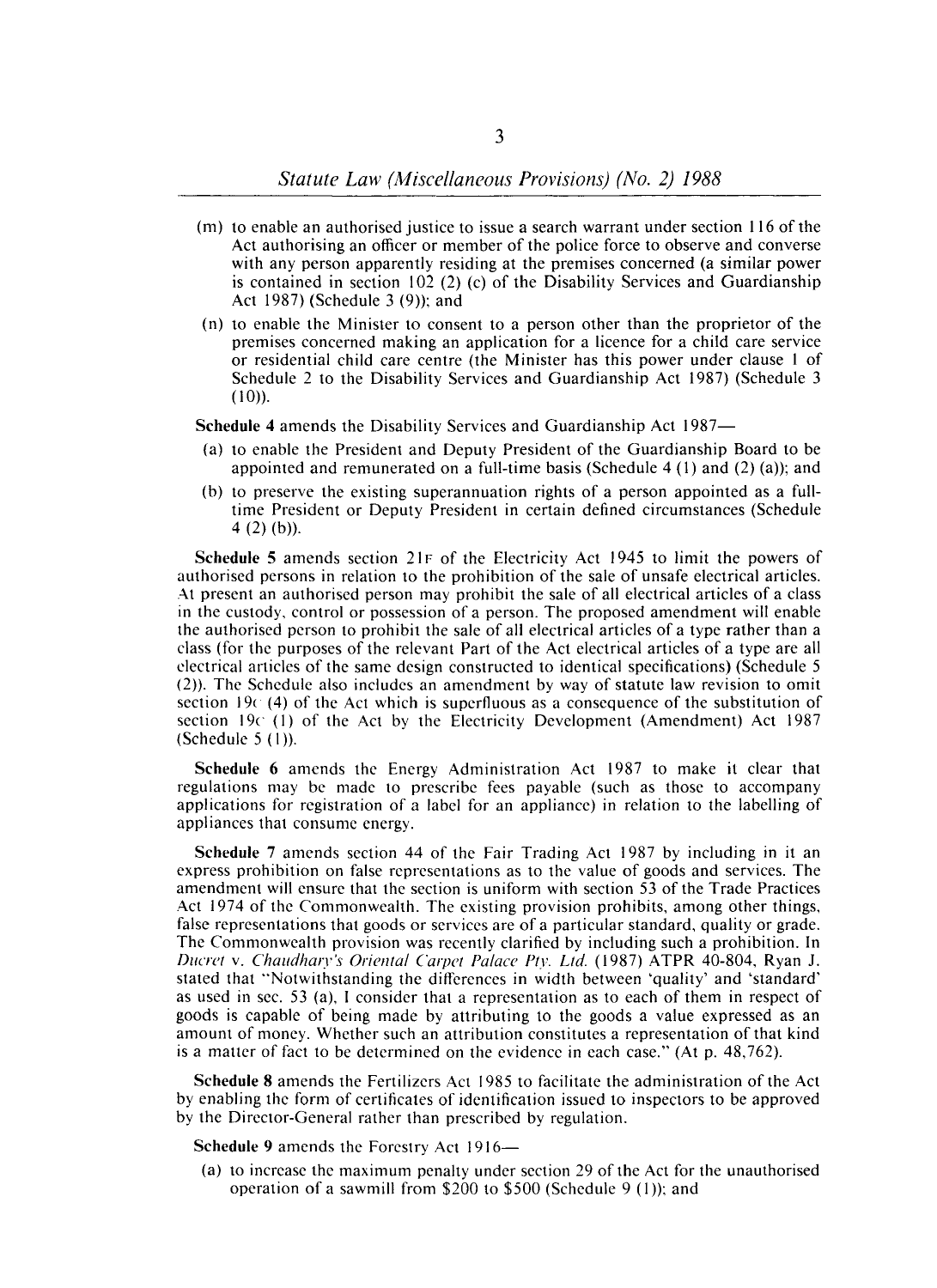## *Statute Law (Miscellaneous Provisions) (No. 2) 1988*

(b) to enable the Minister administering the Crown Lands Acts to delegate the Minister's functions under section 31 of the Act involving giving concurrence to the granting of grazing permits and permits to occupy Crown land as a site for a sawmill or other building, tramway, wharf or timber depot or for charcoal burning, bee-farming or other purposes approved by the Forestry Commission (Schedule 9 (2)).

Schedule 10 amends the Industrial Arbitration (Miscellaneous Provisions) Amendment Act 1986 to enable the differential commencement of the provisions of the Act.

Schedule 11 amends section 17<sub>A</sub> (Unauthorised use of water) of the Irrigation Act 1912 to ensure that the provisions of that section will apply to protect a low pressure system of irrigation water supply which is to be implemented in the Curlwaa Irrigation Area in place of the existing supply by open channels.

Schedule 12 amends Division 9A (Disclosure of interests) of Part 4 of the Local Government Act 1919 to make it clear that a member or designated employee of a council is not required to disclose the pecuniary interests of a spouse, de facto partner or relative in a return lodged under section 468 of the Act.

The proposed amendment will remove any doubt which might arise as to whether interpretation provisions deeming the interests of certain persons to include the interests of their spouses, de facto partners and relatives (section  $46A (3)–(5)$ ) apply to both the disclosure of pecuniary interests in wr'tten returns and to disclosures made orally at council and committee meetings. Although the deeming provisions are expressed to apply only for the purposes of Division 9A anq so do not relate to Schedule 5 to the Act (which sets out the interests to be disclosed in written returns) argument arises because the deeming provisions are placed at the front of Division 9A in which some provisions relating to the returns are also present. The proposed amendment will clarify the application of the provisions and ensure that section 468 operates as intended when it was enacted (that is, so as to "incorporate into the law on pecuniary interests, so far as it relates to local government ... the relevant law applicable to members of the New South Wales Parliament" (Hansard 29 April 1987 at p. 10763)).

Schedule 13 amends section 2 (Commencement) of the Miscellaneous Acts (Children's Court and Criminal Proceedings) Amendment Act 1987 so that Item (2) of the provisions of Schedule 1 to that Act relating to the Bail Act 1978 may be commenced on a day to be proclaimed instead of on the commencement of section 9 of the Children (Criminal Proceedings) Act 1987.

Schedule **14** amends the Motor Dealers Act 1974 to remove any doubt as to whether a caravan is a trailer (and therefore a motor vehicle) within the meaning of the Act.

Schedule 15 amends the Motor Traffic Act 1909 to remove any doubt as to whether a caravan is a trailer (and therefore a motor vehicle) within the meaning of the Act.

Schedule 16 amends the Pipelines Act 1967 to provide for the making of applications for pipeline searches. The proposed amendment will enable a person to obtain from the Director of the Department of Energy certain information concerning applications made. and authorities held, under the Act.

Schedule 17 amends the Prevention of Cruelty to Animals Act 1979-

(a) to effect a minor alteration to the definition of "multi-deck vehicle" in section 7 (Carriage and conveyance of animals) of that Act so that the definition more accurately describes the motor vehicles and trailers to which it refers (Schedule 17 (I)); and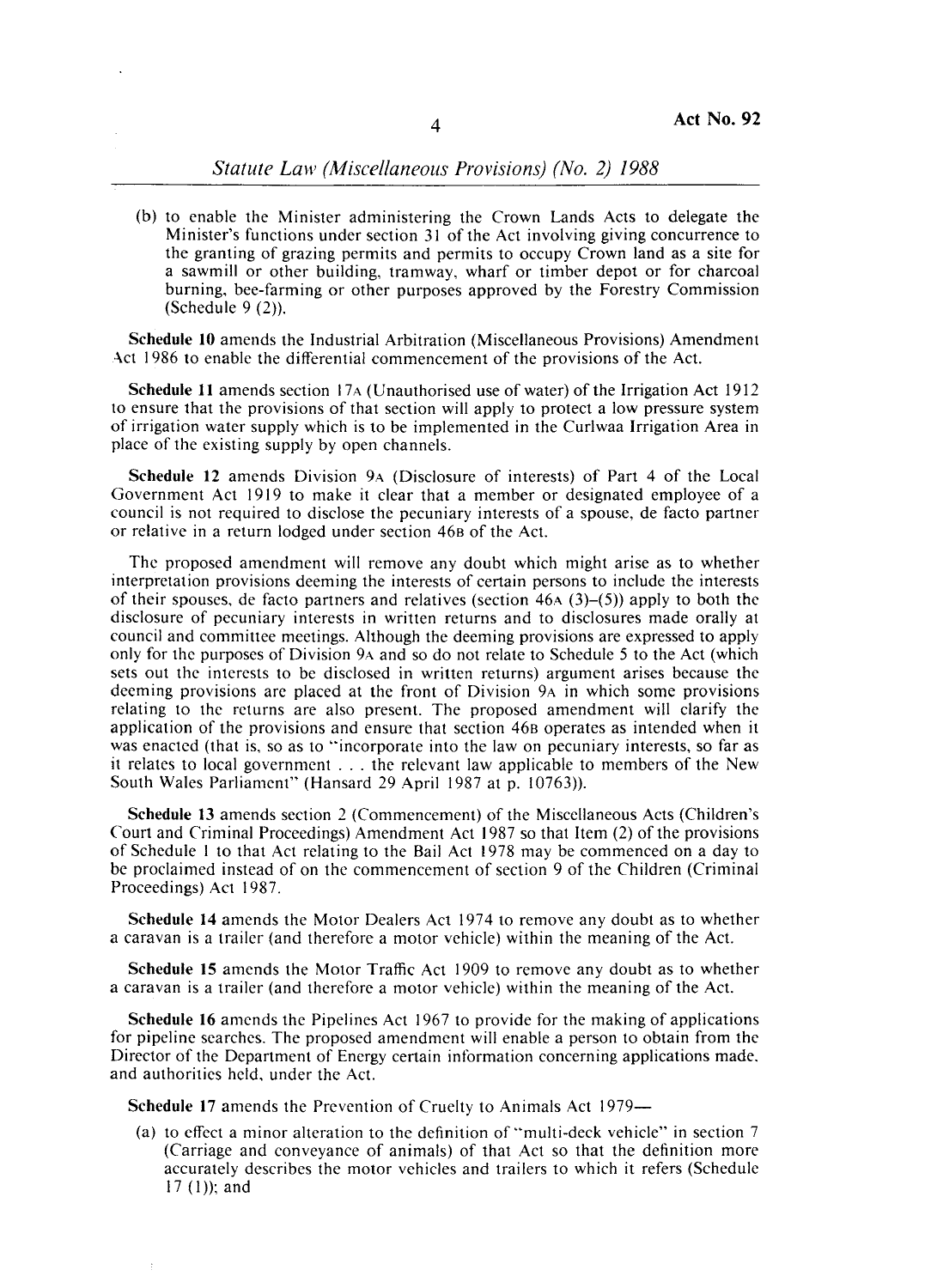(b) to prohibit the possession of articles. implements and other things for use in animal fighting (Schedule 17 $(2)$ —proposed section 17 $(b)$ ).

The penalty for an offence against proposed section 17 (b) will be a fine of up to \$2,000 or imprisonment for 6 months. or both. The penalty is the same as that presently applicable under section 17 of the Act for a person having in his or her possession a spur or similar appliance with sharpened rowels.

Schedule 18 amends section 13A (Working accounts) of the Public Finance and Audit Act 1983 to enable a government authority which is able to recover costs incurred in the provision of goods and services by it to pay the costs recovered into a working account within the Special Deposits Account despite the fact that it may be required by the provisions of another Act to pay them into the Consolidated Fund.

Schedule 19 amends sections 4D and 9 of the Senators' Elections Act 1903 so as to make them consistent with the sections of the Commonwealth Electoral Act 1918 (sections 159 and 286. respectively) which they follow.

The proposed amendments will-

- (a) extend the time for return of the writ for a Senate election from 90 to 100 days after its issue (Schedule 19 (I»; and
- (b) remove existing time limits on the ability to extend the time for holding an election or returning the writ (Schedule  $19(2)$ ).

Schedule 20 amends the Statutory and Other Offices Remuneration Act 1975 to provide for the remuneration of a full-time President or Deputy President of the Guardianship Board. The proposed amendment complements the proposed amendments to the Disability Services and Guardianship Act 1987 (Schedule 4).

Schedule 21 amends the Stock (Artificial Breeding) Act 1985-

- (a) to permit persons who are employees of the holder of a licence under the Act to carry out an artificial breeding procedure on the licensed premises and other persons to carry out such a procedure under the supervision of the holder of a certificate of competency or of a veterinary surgeon (Schedule 21  $(1)$ ); and
- (b) to correct a printing omission in section 26 (Importation from other countries) of the Act (Schedule 21 (2)); and
- (c) to extend the operation of section 29 (Offences relating to semen and ova) of the Act to include a prohibition against a person causing or permitting the use in any artificial breeding procedure. or the sale of semen or ova. in conditions contrary to those required by the Act (Schedule 21 $(3)$  (a) and (b)); and
- (d) to modify the requirements of the Act relating to such conditions by permitting ova to be used. sold or distributed if they have been collected in the State from stock on unlicensed premises (Schedule 21 $(3)$  $(c)$  and  $(d)$ ).

Schedule 22 amends the Stock (Chemical Residues) Act 1975 to enable an inspector to extend the period during which a person who owns or is in charge of stock which arc. or are suspected of being. residue affected may be required to keep the stock at a particular place.

Schedule 23 amends the Stock Diseases Act 1923-

(a) so that the provisions of section 6 of the Act providing for the automatic revocation of the appointment and authorisation of a person employed in the person's capacity as an officer or temporary employee of the Public Service in the Department of Agriculture and Fisheries will apply to a person appointed and authorised in some other capacity (Schedule  $23$  (1) (a) and (b)); and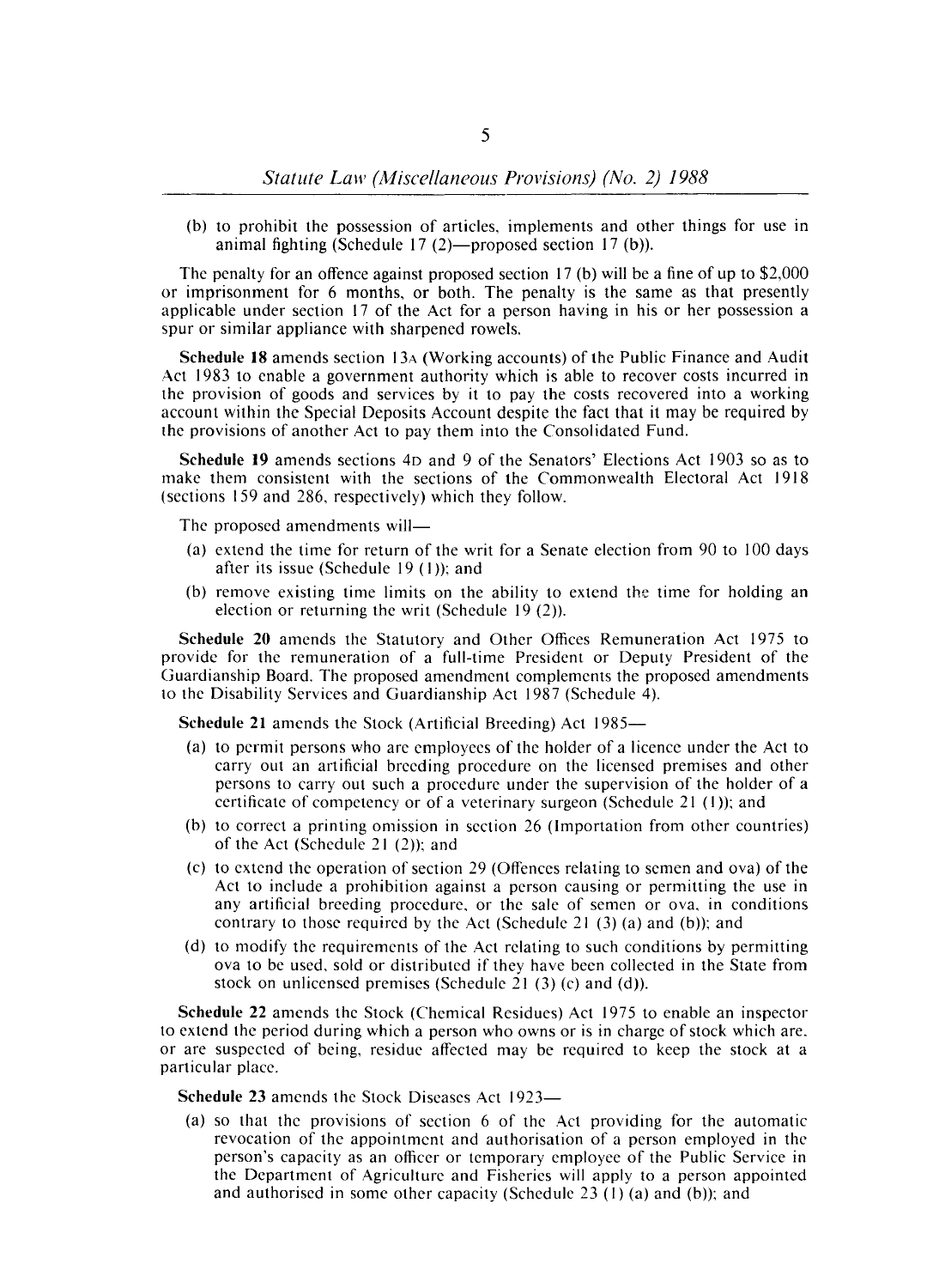- (b) to provide for the revival of an authority revoked by the operation of section  $6$ of the Act where the person who was given the authority is later re-employed in the same or a similar capacity \to that in which he or she was formerly appointed or authorised to act (Schedule  $23$  (1) (c)); and
- (c) so that an inspector may, with the approval of the Chief of the Division of Animal Health of the Department of Agriculture and Fisheries, extend the period for which land may be declared a quarantine area for stock beyond the 40 day period for which such declarations may presently be made (Schedule  $23$  (2)); and
- (d) to make it clear that section 19A (Identification of certain cattle, swine and other stock) of the Act applies to all cattle, not only to cattle of or above the age of 3 months as presently stated in section 19 $\frac{1}{4}$  (a) (a) (section 19 $\frac{1}{4}$  (1) (a) in its present form could be misleading because a proclamation under section  $19A$  (2) has extended the application of the section to cattle under the age of  $3$  months) (Schedule  $23$  (3)); and
- (e) to extend the operation of section  $19C$  (Identification of stock) so as to include prohibitions against a person \causing or permitting the attachment of tags to stock, or the branding of swine, contrary to the provisions of the Act (Schedule  $23(4)$  (a) and (c)); and
- $(f)$  to enable tags attached to stock sent or delivered to an abattoir for slaughter from an approved feed lot to bear additional prescribed particulars (Schedule  $23$  (4) (b)); and and in the second control of the second control of the second control of the second control of the second control of the second control of the second control of the second control of the second control of the second contro
- (g) to require the person in charge of an abattoir to make or cause to be made the records of untagged stock to be kept under section 19G of the Act within 24 hours (instead of 14 days) of the slaughter of the stock (Schedule  $23$  (5)); and
- (h) to provide that it is an offence under section 20 (1) (i1) of the Act to remove or cause the removal of a tag from certain stock sold within the preceding 28 (instead of 14) days (Schedule 23 (6)).

Schedule 24 amends the Trade Union Act 1881 to allow an application to register a trade union to be accompanied by a typed copy of the rules of the union. Under the current provisions the rules must be in a printed form (Schedule 24 (1)).

The Schedule also includes an amendment by way of statute law revision to section 17 of the Act (Schedule 24 (2)). The amendment clarifies section 17 by casting it in modern form.

Schedule 25 amends the Wool, Hide and Skin Dealers Act 1935 to enable fees to be prescribed for applications for the issud, renewal, variation and transfer of licences under the Act. At present a fee is payable only if an application is granted.

Schedule 26 amends certain other Acts for the purpose of effecting statute law revision. A number of amendments are made relating to formal drafting matters, such as the ranging of provisions and cross-references within Acts and minor corrections. The Schedule also contains amendments for the following purposes:

To amend section 407 (Competency of parties and accused persons and their husbands and wives to give evidence) of the Crimes Act 1900 to update certain references to the Child Welfare Act 1923 to refer to the provisions replacing them contained in the Children (Care and Protection) Act 1987.

To amend the Real Property Act 1900 to update certain references to the Registration of Deeds Act 1897.

To amend the Third Schedule to the Trustee Companies Act 1964 to update a reference to a trustee company which changed its name on 4 July 1988.

l,